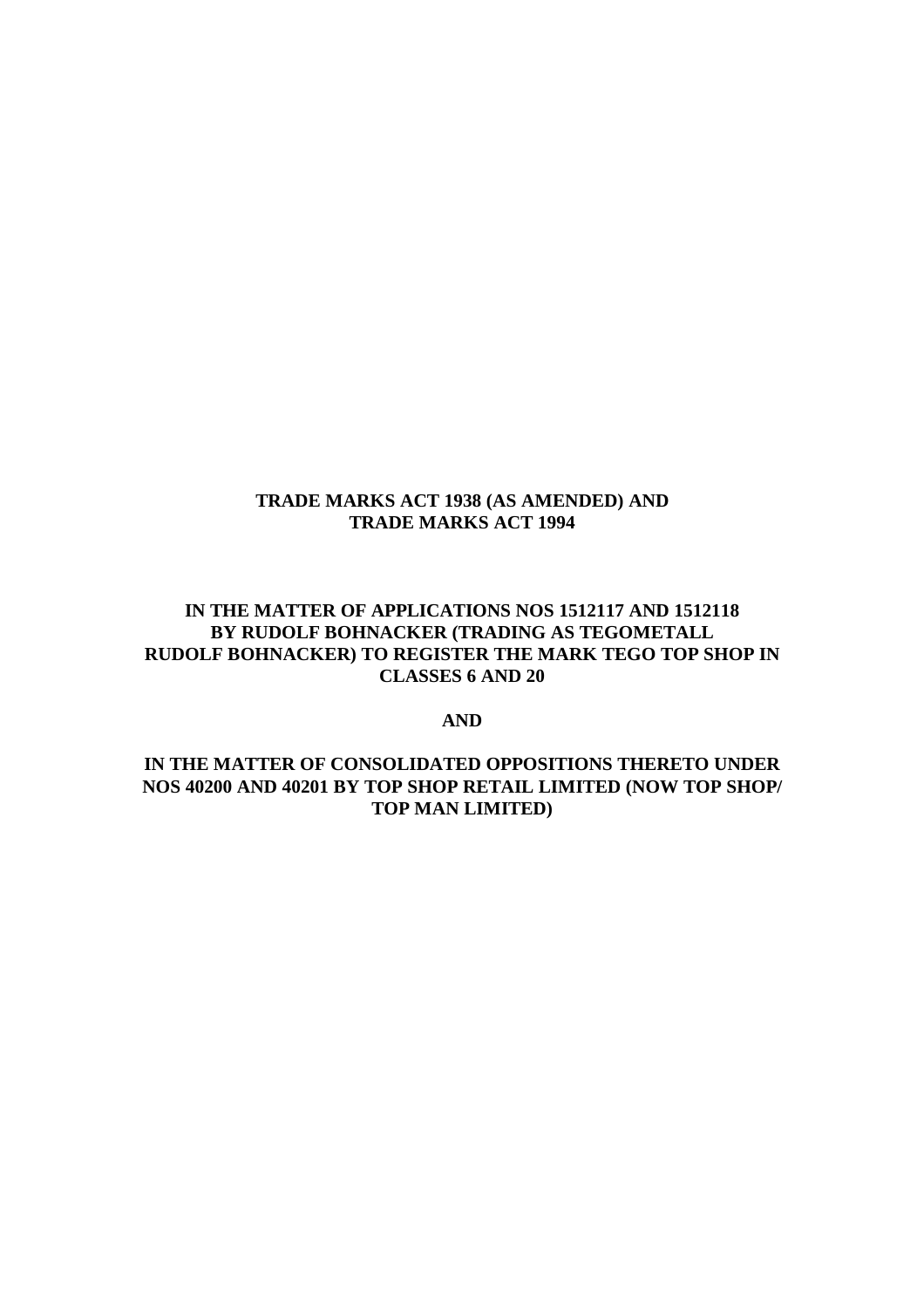### **TRADE MARKS ACT 1938 (AS AMENDED) AND TRADE MARKS ACT 1994**

#### 5

# **IN THE MATTER OF Applications Nos 1512117 and 1512118 by Rudolf Bohnacker (trading as Tegometall Rudolf Bohnacker) to register the mark TEGO TOP SHOP in Classes 6 and 20**

10 **and**

# **IN THE MATTER OF Consolidated Oppositions thereto under Nos 40200 and 40201 by Top Shop Retail Limited (now Top Shop/ Top Man Limited)**

15

## **DECISION**

- 20 On 7 September 1992 Rudolf Bohnacker (trading as Tegometall Rudolf Bohnacker) applied to register the mark TEGO TOP SHOP in Classes 6 and 20 for specifications of goods which read as follows:
- Shelving, sales gondolas; shelving parts; shelves, columns, supports, brackets, 25 troughs, boxes, back panels, dividing panels, cover plates and panels, perforated panels, canopies, shelf bars, rails, panelling, book supports, tool supports, drawers; connecting and fastening parts for use with shelving; all included in Class 6.
- Shelving, sales gondolas; cabinets, show cases, glass cases; tables, counters; parts and 30 fittings for use with shelving; shelves, columns, supports, brackets, shelving troughs, boxes, back panels, dividing panels, cover plates and panels, perforated panels, canopies, shelf bars, rails, panelling, book supports, tool supports, drawers; connecting and fastening parts, all being for use with shelving; all including in Class 20.
- 35

The applications are numbered 1512117 and 1512118 respectively.

On 15 July 1994 Top Shop Retail Limited filed notices of opposition to these applications. The grounds of opposition are in summary:

40

45

- i under Section 11 by reason of the opponents' use of the mark TOP SHOP
- ii under Section 12(1) by reason of the fact that the opponents are proprietors of registrations incorporating the words TOP SHOP (see below for details)
- iii under the Well Known Mark and Unfair Competition provisions of the Paris Convention (Article 6 bis (1) and 10 bis (1) refer).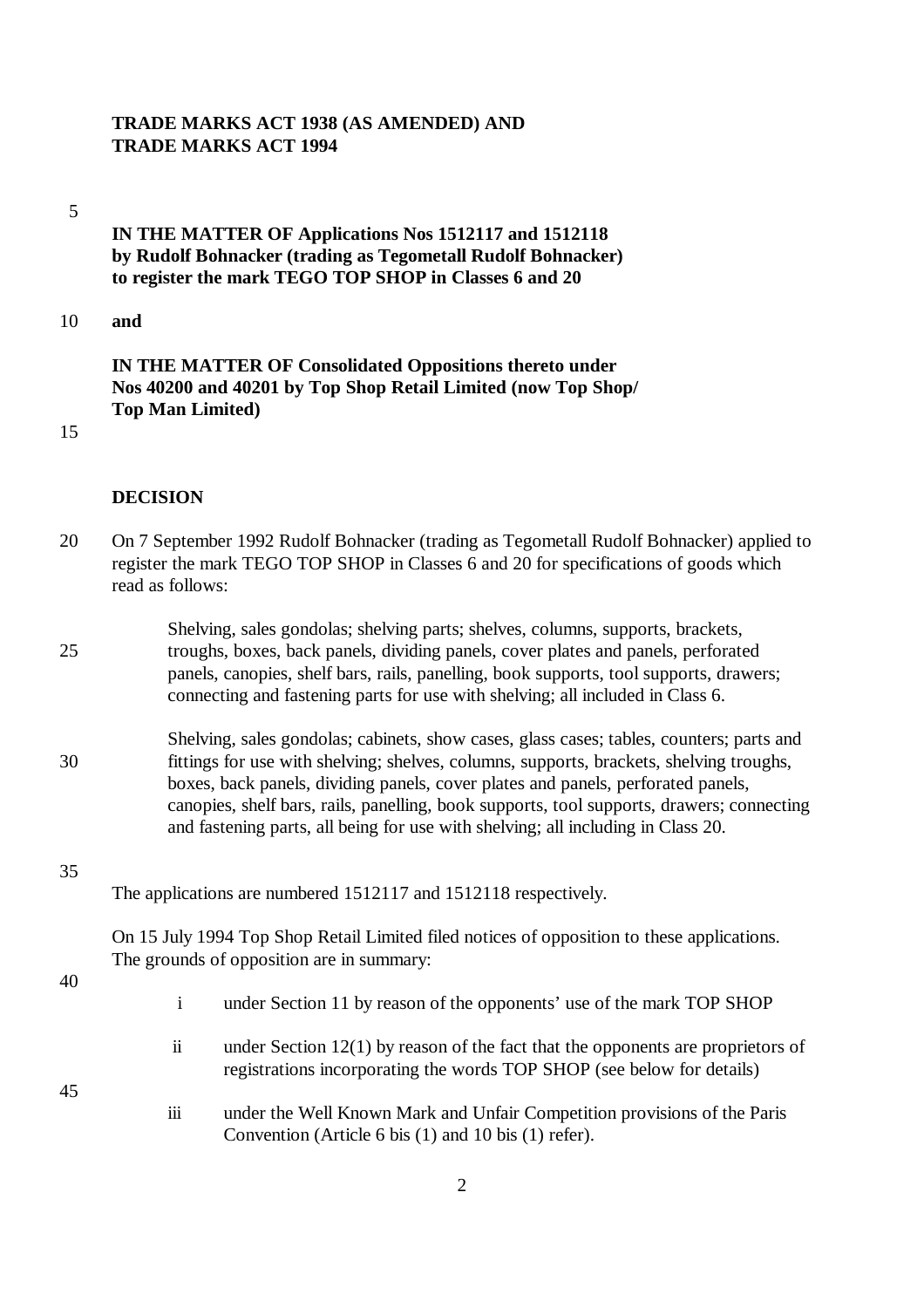The opponents also ask that the applications be refused in the exercise of the Registrar's discretion under the provisions of Section 17(2) and seek an award of costs in their favour.

The registered marks on which the opponents rely are as follows:



- Class 18. As this application has since been withdrawn (and was in any case for a different mark) I have not included details above.
- The applicant filed a counterstatement denying the grounds of opposition and putting the 40 opponents to proof of their claims. The applicant says of the opponents' claimed registrations that they are either in the ownership of Top Shop/Top Man Limited or (in the case of 1204487) has been cancelled. He asks that his trade mark proceed to registration and seeks an award of costs in his favour.
- 45 Both sides filed evidence in these proceedings which were consolidated at an early stage. The matter came to be heard on 8 April 1998 when the applicant was represented by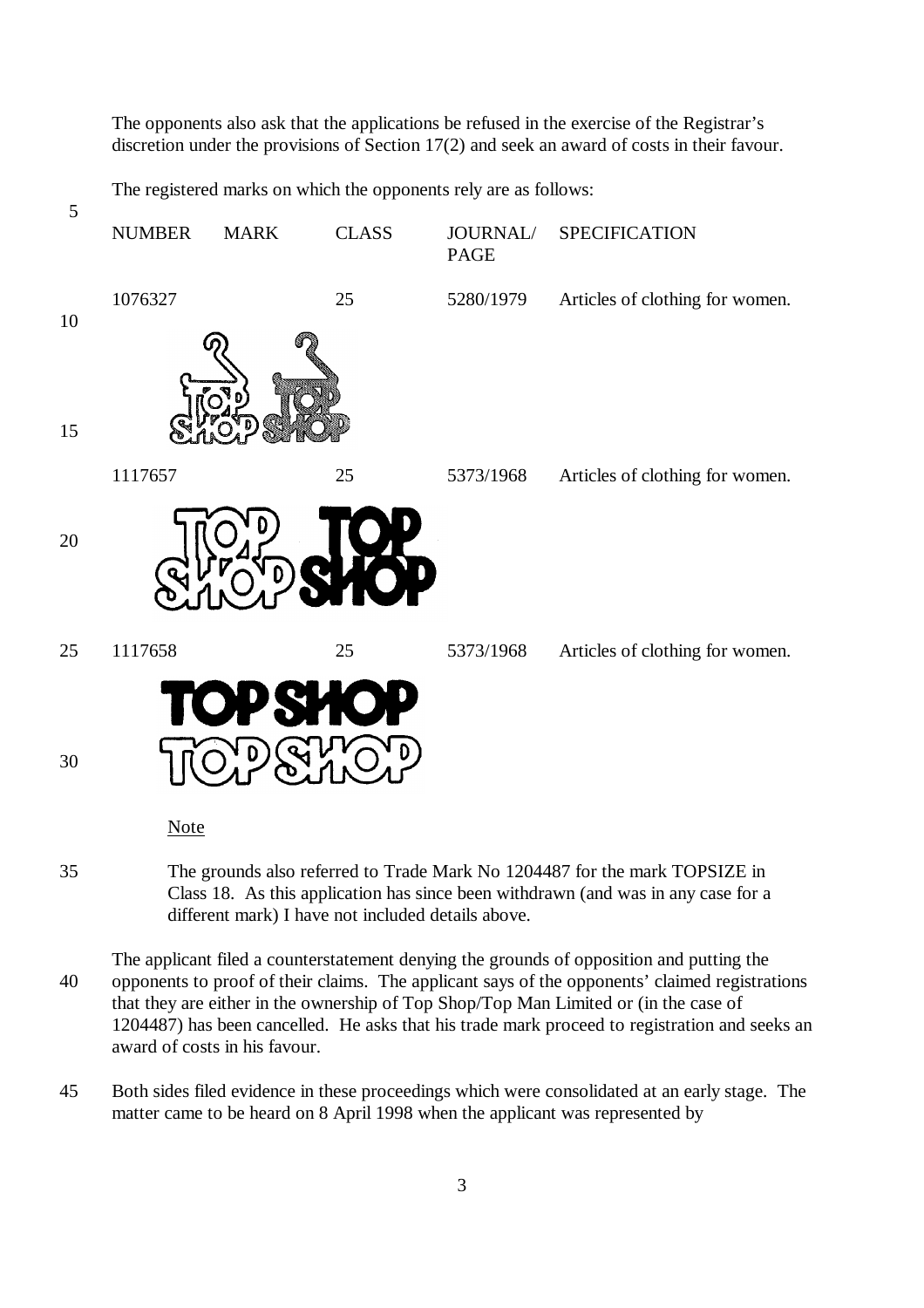Mr R Onslow of Counsel instructed by his Trade Mark Attorneys, RGC Jenkins & Co and the opponents by Mr M A Lynd of Edward Evans & Co, their Trade Mark Attorneys.

- By the time this matter came to be heard, the Trade Marks Act 1938 had been repealed in 5 accordance with Section 106(2) and Schedule 5 of the Trade Marks Act 1994. In accordance with the transitional provisions set out in Schedule 3 to that Act however, I must continue to apply the relevant provisions of the old law to these proceedings. Accordingly, all references in the later parts of this decision are references to the provisions of the old law.
- 10 Opponents' evidence (Rule 49)

The opponents filed a statutory declaration dated 14 June 1995 by Stephen Langdon, Managing Director of Top Shop/Top Man Limited (formerly Top Shop Retail Limited), a position he has held for 3½ years.

15

Mr Langdon says that the trade mark TOP SHOP was adopted by the predecessors in title of his company in 1964 and has been used continuously since that date. The mark is said to have been used on a wide range of garments and clothing along with goods such as bags, belts, jewellery, hair accessories, umbrellas, toiletries and make-up.

20

A copy of the Burton Group plc (parent company) report for the year 1994 is exhibited (SL1) and shows that Top Shop/Top Man Ltd (Top Shop) has 31 shops throughout the United Kingdom, a further 56 shops within Debenham department stores, and 23 shops located within other shops. In addition Top Shop runs 125 joint shops selling both TOP

25 SHOP and TOP MAN products. A list of branches is exhibited at SL2. Turnover for 1994 was approximately £217 million. TOP SHOP is used not just as the name of retail sites but is also applied to goods (examples are at SL3).

Mr Langdon says that TOP SHOP products are promoted extensively as evidenced by 30 Exhibits SL4 to SL13 which show a variety of publicity material, photographs, inserts and supplements for fashion magazines. There is also a large number of advertisements and editorial material from a range of newspapers. Also exhibited (SL14 and 15) are two music videos produced for use in store to inform customers of the products available under the TOP SHOP trade mark. By virtue of the extensive activity described above Mr Langdon believes 35 that his company's mark is very widely known to the British public and a well known mark for the purpose of the Paris Convention.

In relation to the goods at issue Mr Langdon has this to say:-

40 "Like all other clothes shops in the United Kingdom, my company makes extensive use of shop fittings such as shelves, shelving, racking systems etc. These shop fittings are used not only to store goods but also to display goods to customers and to potential customers. The trade mark of the application in suit consists of three words, two of which are identical to my company's famous trade mark TOP SHOP. The 45 Applicant's trade mark is proposed to be registered for a wide range of shop fitting products in Classes 6 and 20. In the Notice of Opposition filed by my company to prevent registration of the Applicant's trade mark, it is asserted for my company that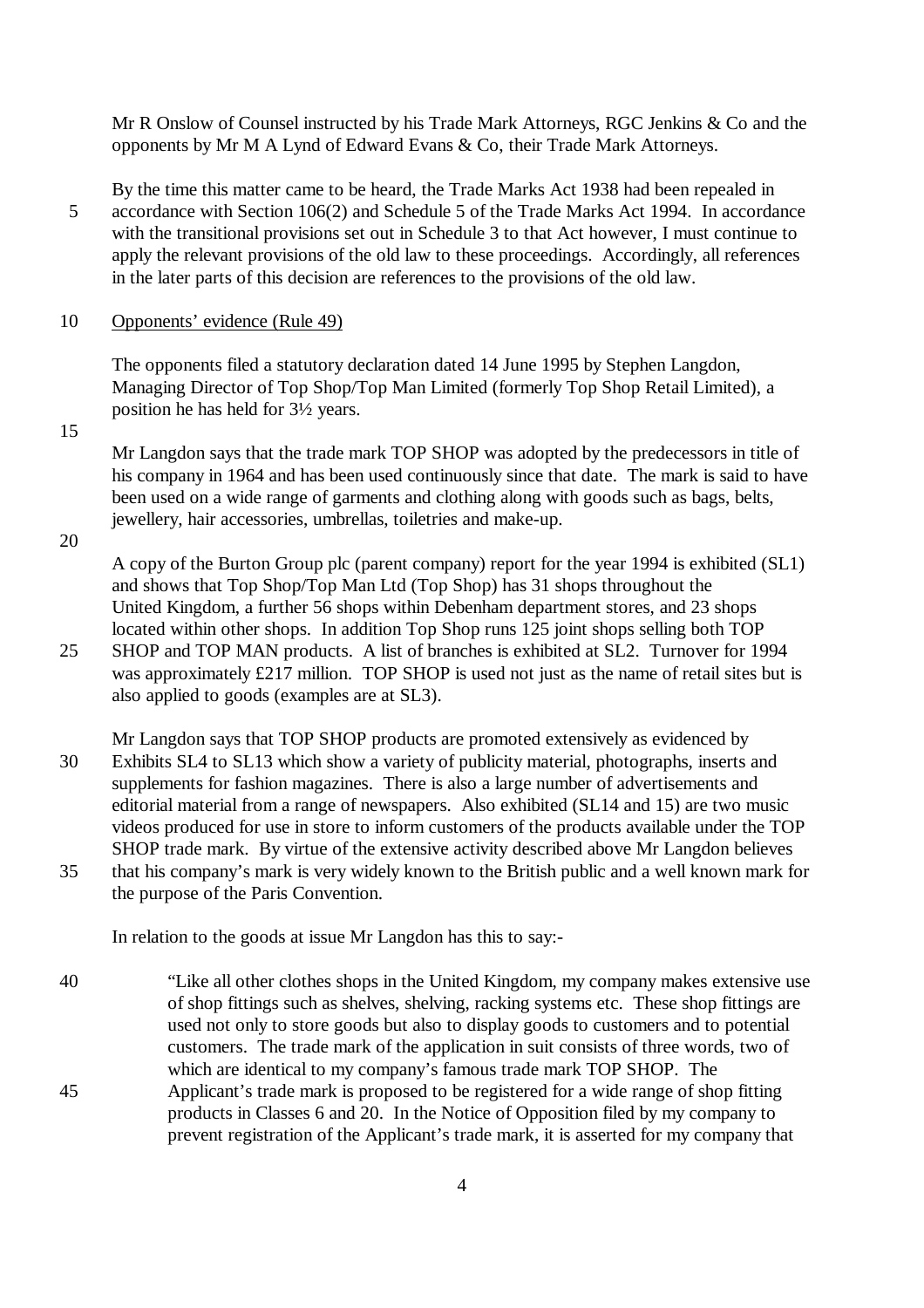it is probable that the Applicants will use the words TOP SHOP upon shops fittings and that thus, goods bearing the TOP SHOP trade mark will appear in clothes shops. Although in the Applicants' Counterstatement, the Applicants put the Opponents to proof of this allegation, it is significant to me that they do not attempt to deny it. If 5 the Applicants achieve a registration of the trade mark of the Application in Suit, then they will be entitled to supply shop fittings under the TOP SHOP trade mark to shops. Those shops can include clothes shops, and can include direct competitors of my company. Thus, there is a very real possibility that my company's TOP SHOP trade mark could appear in the clothes shops of competitors of my company. This is clearly 10 damaging to my company and to the reputation and goodwill my company possesses in its TOP SHOP trade mark and it is for this purpose that my company has brought these Opposition proceedings.

As is stated, in my company's Notice of Opposition, the parent company of my 15 company, The Burton Group plc does in fact offer a shop fitting service, not only to other members of The Burton Group of companies, but also to third parties. I believe that the use by the Applicants of the word TOP SHOP in relation to shop fittings and the goods of the application in suit will lead my company's customers to believe that my company has extended its activities into the naturally ancillary area of shop 20 fittings. I believe that my company's customers and other purchases of these shop fittings products will believe that those products are goods emanating from or associated with my company."

## Applicant's evidence (Rule 50)

proficient in the English language.

25

The applicant filed a statutory declaration dated 6 March 1996 by Peter Strehl. Mr Strehl is a European patent attorney with the firm of Strehl Schubel-Hopf Groening & Partner and acts for the applicant in patent and trade mark matters. He explains that Mr Bohnacker is a very elderly man and it is not possible to get him to sign a declaration at this stage. He (Mr Strehl) 30 is, however, authorised by Mr Bohnacker to sign any documents and declarations on his behalf in patent or trade mark matters. Mr Strehl exhibits (A) a copy of a Power of Attorney to this effect. The information contained in the declaration is within his personal knowledge unless

35

Mr Strehl comments firstly on the opponents' change of name which he says was recorded at the Trade Marks Registry on 10 June 1994. It, therefore, appears, he says that the notice of opposition has been filed in the incorrect name.

otherwise stated. Finally by way of introductory comment Mr Strehl confirms that he is

40 Mr Strehl says that the applicant firm manufactures shelving and exhibits (B) a selection of brochures showing products manufactured by the firm and sold under the mark TEGOMETALL. It is envisaged that TOP SHOP will be a further sub-brand to TEGO. It is not the applicant's intention to use the words TOP SHOP separately from the word TEGO or in a more prominent manner.

45

Mr Strehl goes on to express the view that TOP SHOP is clearly an extremely non-distinctive trade mark in respect of shelving, clothing, retail services and most other goods or services.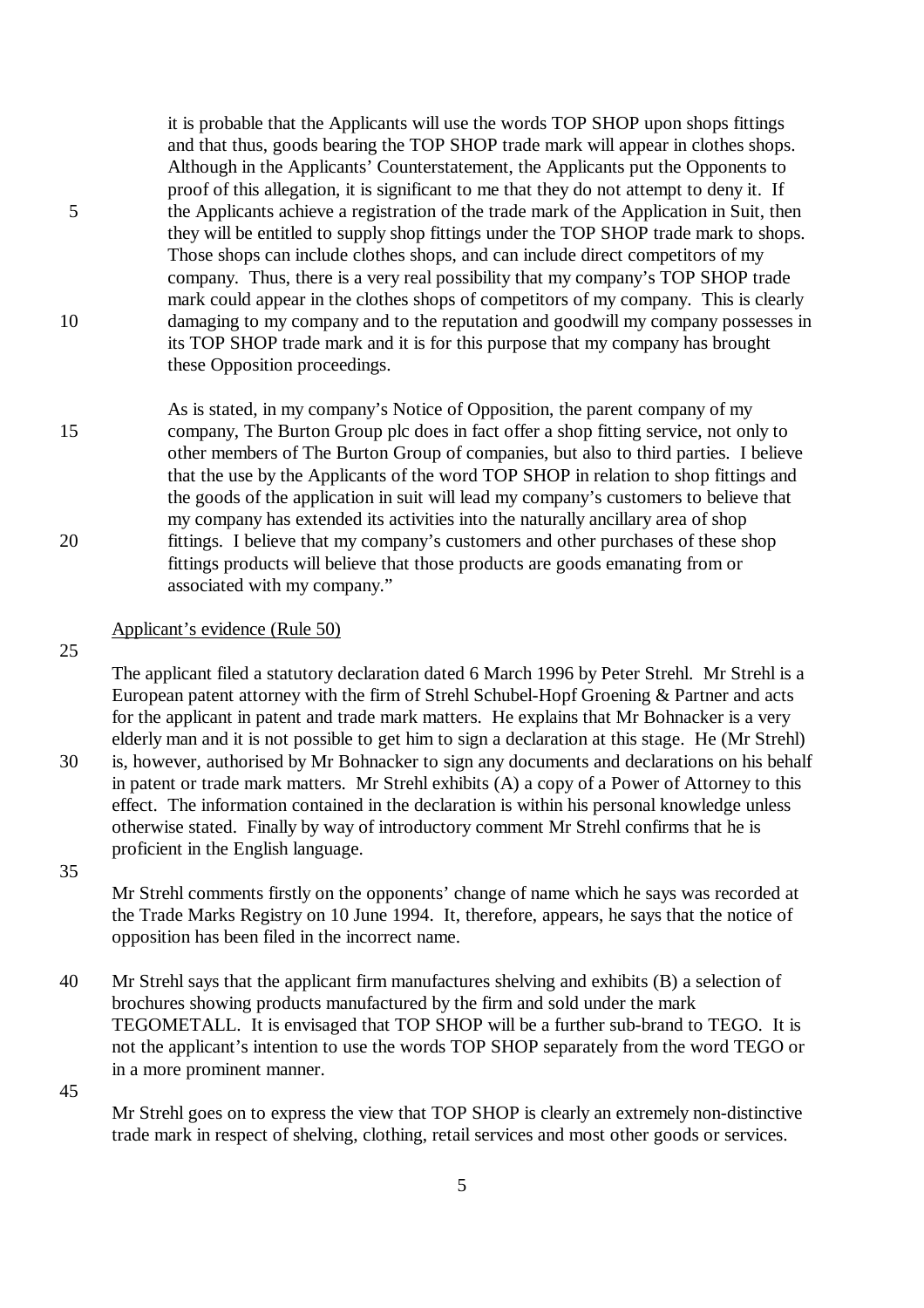It is for this reason that a disclaimer has been entered against the term. He takes the view that the distinctive element of the applicant firm's trade mark is the word "Tego", and that shelving bearing the trade mark TEGO TOP SHOP will be known and remembered as TEGO rather than TOP SHOP.

5

He says it is not the firm's intention to feature the trade mark TEGO TOP SHOP prominently on any shelving. Although the trade mark will appear on the goods themselves, it will appear in areas which are not exposed when the goods are in an assembled condition. For example, the trade mark will appear on the rear side of uprights or on the low side of shelves. Where

10 the goods are made of metal, the trade mark will be embossed on the unpainted metal. He adds that although the firm is interested in making its trade mark known to its customers, it is well aware that shopkeepers wish to display their goods under their own trade marks or the manufacturer's trade marks rather than advertise the firm's shelving products. It should be borne in mind that the firm's customers are retailers rather than shoppers.

15

Mr Strehl goes on to suggest that shelving on the one hand and clothing and/or retail services on the other are far removed and that members of the public would not assume a connection between them.

- 20 Mr Strehl then addresses the opponents' criticism that the applicant could have had no bona fide reason for adopting the mark at issue other than to pass off his goods as those of the opponents. He does so in part by reference to what he believes Mr Bohnacker's state of knowledge would have been of the opponents' stores or goods. I regard this part of Mr Strehl's declaration to be hearsay and of little assistance to the tribunal. He also says that
- 25 "the trade mark TOP SHOP, being somewhat laudatory and descriptive, was a logical mark to be used in respect of shelving as a sub-brand to the TEGO trade mark". He goes on to refer to various other TEGO applications.

Finally Mr Strehl comments at length on Mr Langdon's declaration. A brief summary of his 30 views is as follows:-

- he notes that TOP SHOP is closely associated with TOP MAN and suggests that as a consequence any repute or goodwill enjoyed by the opponents rests in the combination rather than TOP SHOP on its own.
- he makes a number of observations on the  $£217$  million turnover figure quoted by Mr Langdon.
- he criticises references in Mr Langdon's declaration to the applicant's mark as 40 TOP SHOP and emphasises that the mark applied for is TEGO TOP SHOP.

he submits that if Mr Langdon's argument is taken to its logical conclusion other traders would be unable to use similar trade marks across a broad range of goods.

45

35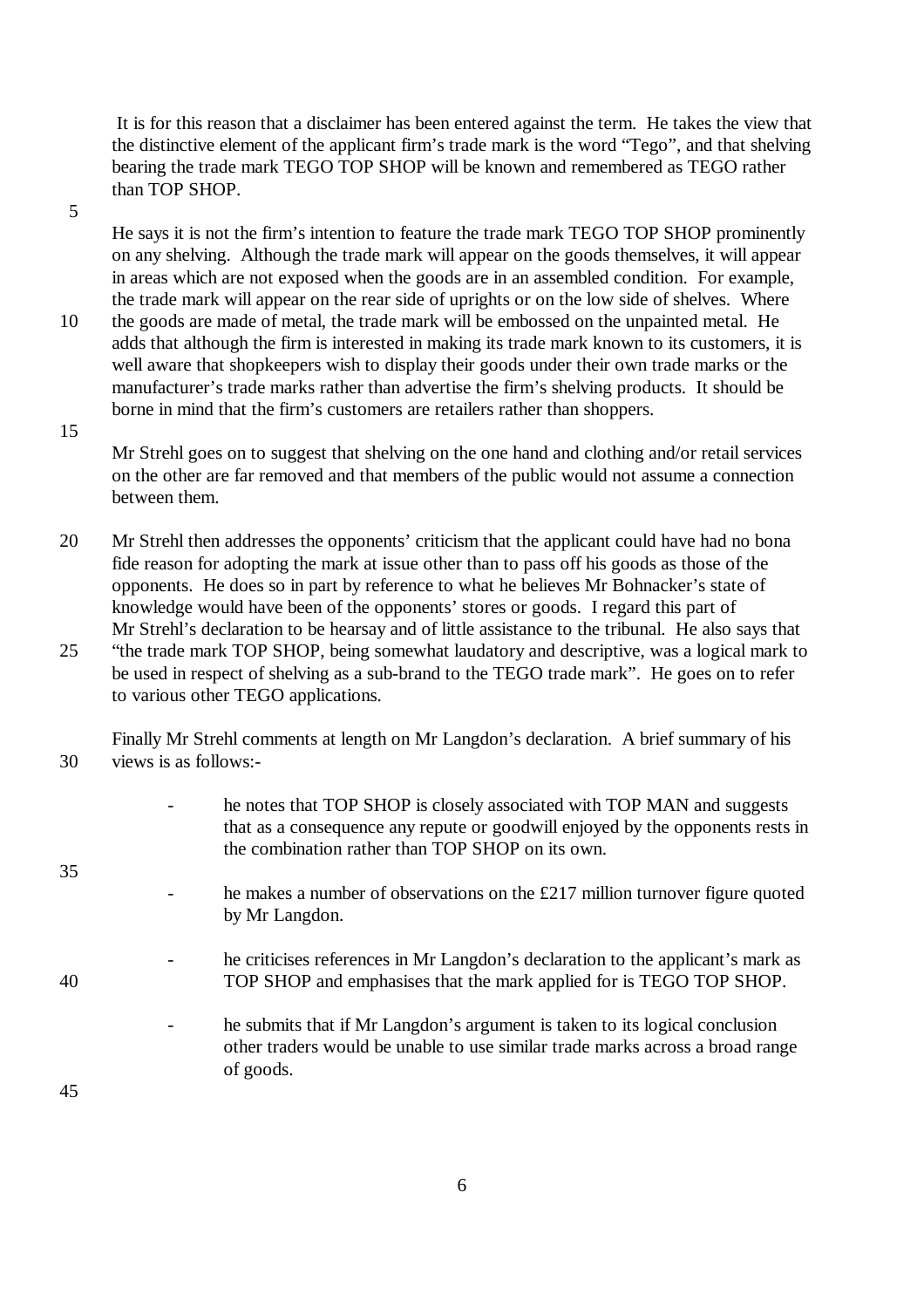- he suggests that shoppers are unlikely to inspect trade marks appearing on shelving or to make any connection between shelving and the goods displayed on them.
- 5 he says he fails to see the relevance of the fact that the Burton Group plc offer a shopfitting service. Shopfitting is, he says, far removed from clothing and retail services.

### Opponents' evidence in reply (Rule 51)

10

This comes in the form of a further statutory declaration dated 9 January 1997 from Stephen Langdon. He firstly criticises the applicant's evidence as "hearsay and lacking in evidentiary substance". In relation to the notices of opposition he says that these were filed by the correct opponent but under the previous name.

#### 15

20

His reply evidence can be summarised as follows:-

- he says that the applicant's evidence implies that the mark TOP SHOP may function as a sub-brand separately from the housemark TEGO.
- he makes a number of observations on the issue of the distinctiveness or otherwise of the words TOP SHOP and the possibility that this element of the applicant's mark may acquire a life of its own.
- 25 he suggests in response to the applicant's explanation of how his mark will be used, that the mark will not be invisible when the goods are in place. He believes that there is a risk of confusion if a TEGO TOP SHOP display is in a store other than a TOP SHOP store.
- 30 he notes that the applicant has other marks he could use without the risk of confusion.
- in response to Mr Strehl's comments on the opponents' evidence he says that the sales figures quoted were in respect of retail sales under the mark TOP 35 SHOP. He also points out that it is quite common for stores to display their marks on eg carpets, chairs, counters and cash registers. As a result he believes that if these items carry identical marks applied by other parties then confusion is likely to occur. Certain other aspects of Mr Strehl's declaration are, he suggests, without evidential support.
- 40

With the above evidence in mind I go on to consider the grounds of opposition.

I will deal firstly with the ground based on Section 12. This Section, so far as is relevant, reads as follows:

45

12 (1) Subject to the provisions of subsection (2) of this section, no trade mark shall be registered in respect of any goods or description of goods that is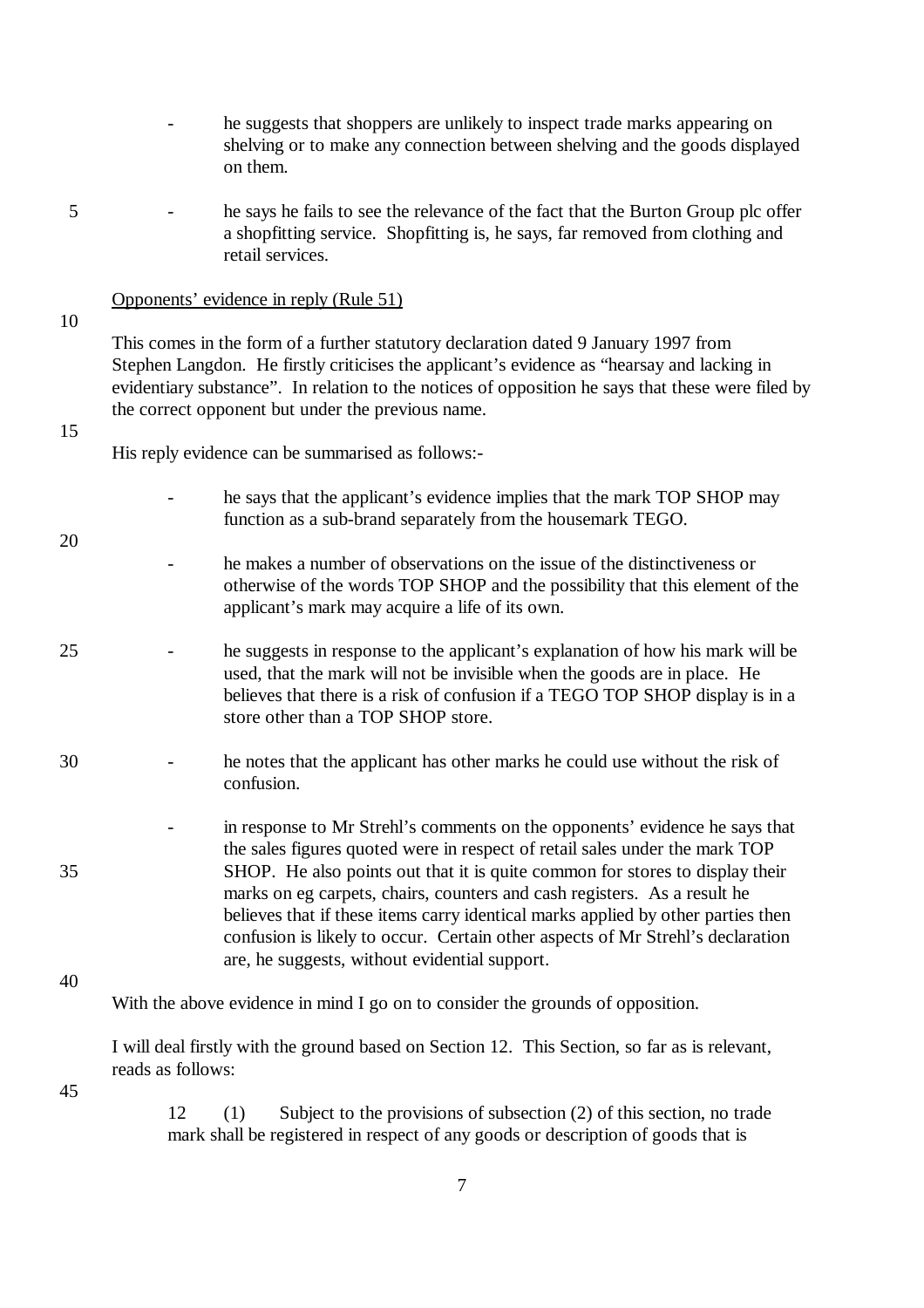identical with or nearly resembles a mark belonging to a different proprietor and already on the register in respect of:-

a. the same goods

5

10

- b. the same description of goods, or
- c. services or a description of services which are associated with those goods or goods of that description.

The reference in Section 12(1) to a near resemblance is clarified by Section 68(2B) of the Act which states that references in the Act to a near resemblance of marks are references to a resemblance so near as to be likely to deceive or cause confusion.

- 15 The established test for an objection under these provisions is set down in Smith Hayden and Company Ltd's application (Volume 1946 63 RPC 101). Adapted to the matter in hand the test may be expressed as follows:
- Assuming user by the opponents of their marks TOP SHOP (in stylised form) in a 20 normal and fair manner for any of the goods covered by the registrations of those marks, is the tribunal satisfied that there will be no reasonable likelihood of deception among a number of persons if the applicant uses his mark TEGO TOP SHOP normally and fairly in respect of any goods covered by the proposed registrations?
- 25 So far as the respective marks are concerned Mr Onslow, for the applicant, made a number of observations on what he considered to be the laudatory nature of the words TOP SHOP simpliciter. He suggested that Section 5(2) of the Act may have been considered sufficient protection for third parties wishing to use the words in a legitimate laudatory manner. In his view, therefore, the opponents' objections must be seen in this overall context. At the hearing
- 30 Mr Lynd, for the opponents, provided a copy of a registration certificate to show that the words TOP SHOP (in plain block capitals) had since been registered under the Trade Marks Act 1994. I do not propose, or need, to take formal note of this later filed registration in reaching a decision. Submissions at the hearing concentrated principally on the matter of comparison of goods. In this respect I was referred to various passages from Jellinek's
- 35 Application 1946 RPC 59 (the PANDA case). The Jellinek test requires me to consider the nature, purpose and channels of trade in coming to a view as to whether goods of the same description are involved. I do not think the Section 12 issue requires exhaustive analysis. By any reasonable standard the nature, purpose and channels of trade of the respective goods differ. In coming to this view I have not lost sight of Mr Lynd's submission that the
- 40 applicant's goods cover a wide range of items including, for instance, canopies and that the goods could appear together in a retail context. But I think Mr Onslow was right to say that this is too broad an approach to the issue of channels of trade. The applicant's goods are not being traded in at the point when they might be in contact with clothing in a retail environment (see also Chapter 10.55 of the Registry Work Manual). I have no hesitation,
- 45 therefore, in concluding that goods of the same description are not involved. The opposition, therefore, fails under Section 12.

8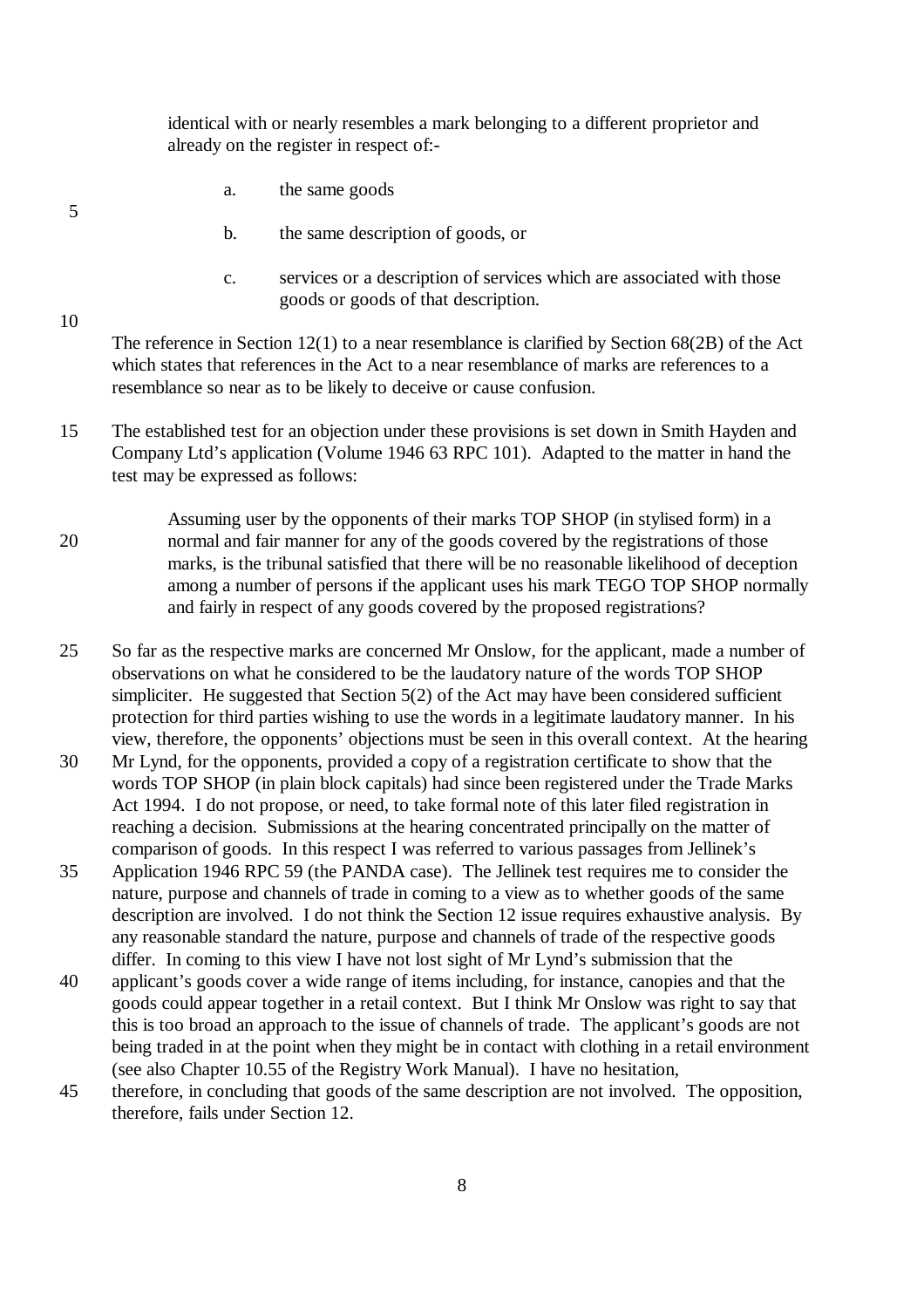The main ground on which the opponents rely is Section 11. This reads as follows:

"11 It shall not be lawful to register as a trade mark or part of a trade mark any matter the use of which would, by reason of its being likely to deceive or cause 5 confusion or otherwise, be disentitled to protection in a court of justice, or would be contrary to law or morality, or any scandalous design."

The established test for objection under this Section is again that set down in Smith Hayden but as adapted by Lord Upjohn in the BALI trade mark case 1969 RPC 496. Adapted to the 10 matter in hand the test may be expressed as follows:

"Having regard to the user of the mark TOP SHOP is the tribunal satisfied that the mark applied for, TEGO TOP SHOP if used in a normal and fair manner in connection with any goods covered by the registrations proposed will not be 15 reasonably likely to cause deception and confusion amongst a substantial number of persons?"

The test under Section 11 is not restricted to the same goods or goods of the same description and I must, of course, consider the full range of goods covered by the applicant's 20 specifications in the light of the actual use made by the opponents of their mark. There were submissions before me at the hearing about the relationship between the goods and how the applicant's mark would appear or be shown in a trading context. I propose, therefore, to consider what would constitute normal and fair use of the applicant's mark before going on to deal with the application of the law and the above test to the facts of the case before me.

25

I should say, firstly, that Mr Onslow, quite rightly I think, conceded that the opponents had a significant reputation for clothing. I also take the view that the evidence shows use of their mark TOP SHOP in a number of variant forms including usage in block capital letters. The applicant in his evidence says that the mark TEGO TOP SHOP would be applied to the rear

- 30 of shelves etc though there is no such restriction or condition attaching to the trade mark application. Normal and fair use would, in my view, include affixing or applying the mark (in fact it is said to be embossed) to what would be the visible surface of the goods in a retail situation. I do not say that there is a strong likelihood of this happening because shelving and such like items are not at that point being offered for sale. More importantly, however, I have
- 35 no doubt that suppliers of such goods would not wish to promote their own marks in such a way as to distract attention from the retailers' own products and marks. Mr Onslow in his skeleton argument posed the question "can anyone remember what the shelves of a familiar and regularly (visited) supermarket actually look like in detail?" I do not think it requires survey or other evidence to provide an answer to that question.

40

Mr Lynd rightly reminded me that the applicant's full range of goods included items such as canopies. In his view this raised the prospect of a TEGO TOP SHOP canopy appearing outside a shop or store and resulting in customer confusion as to the origin of the goods in that shop or store. Whilst it might be expected that the applicant would wish to apply his

45 mark to canopies it is in my view going too far to suggest that normal and fair use would extend to a form of presentation such that the mark would be apparent to customers orpassers by.That does not seem to me to accord with commercial reality which is that shop canopies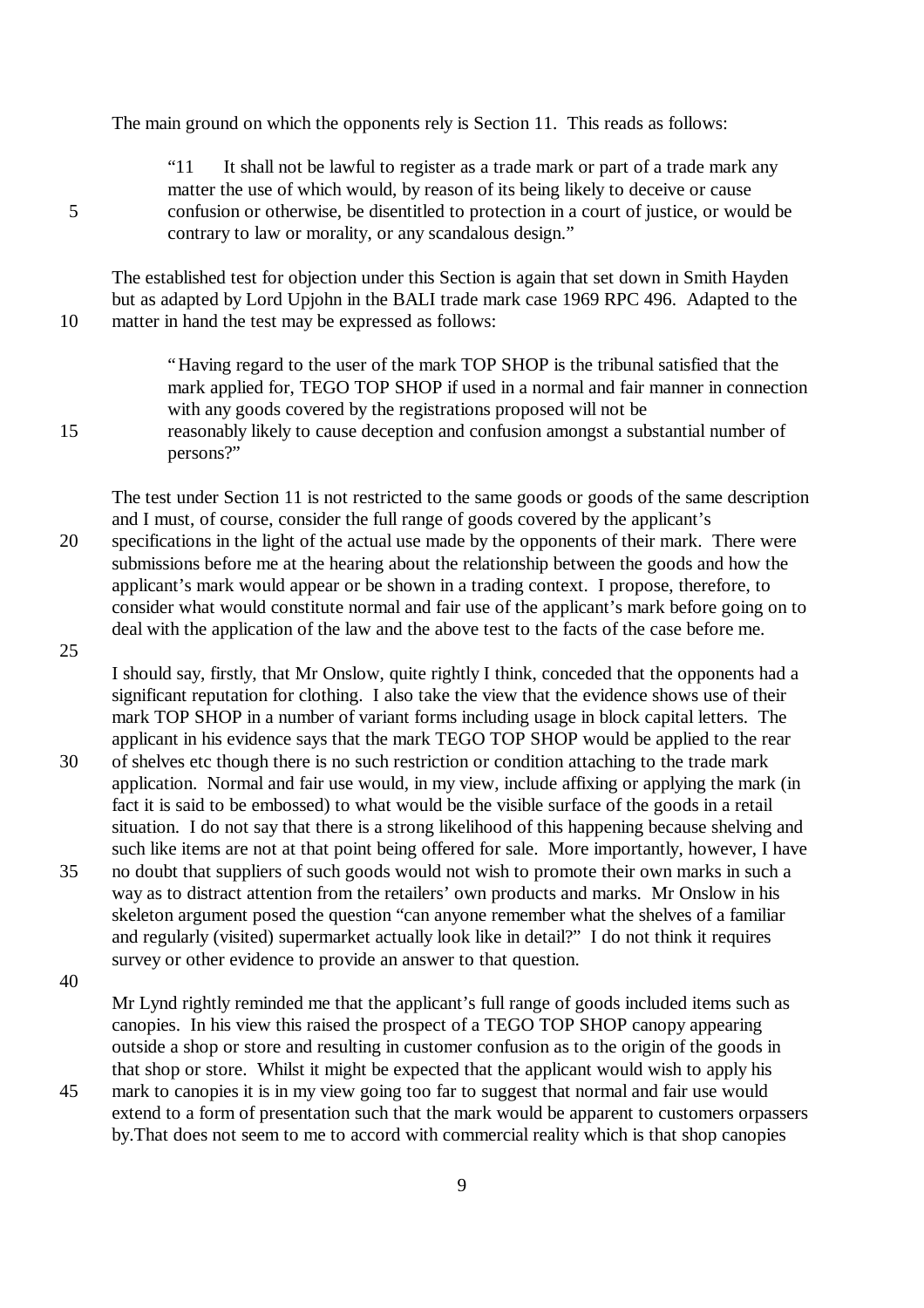are used to advertise the retailer and/or the goods and not the manufacturer or supplier of the canopy. That state of affairs can, I think, be verified by a visit to any high street. Certainly there is no evidence before me to the contrary.

5 There is one final aspect of normal and fair use on which I should comment. The opponents in their evidence note that the applicant's mark is presented as three separate words and express concern as to the effect if the element TOP SHOP were to be used as a mark in its own right. Whatever the results might be if that happened I think it can safely be said that such usage would not constitute normal and fair use of the mark applied for.

10

With the above comments in mind I turn to the facts of this case and the issue of confusion and/or deception. I have already come to the view that the goods could meet in retail premises albeit that the applicant's goods are not being offered for sale at this point. The applicant's own evidence suggests that his shopfitting products can be, and are, used in (inter

- 15 alia) clothes shops. The question, therefore, arises as to whether anyone noting the TEGO TOP SHOP mark on, for instance, shelving might think that there is a connection with the opponents. Mr Onslow submitted that any confusion is not relevant confusion because it does not arise in the course of trade (the shelving being merely an adjunct to the retail process). Furthermore he argued that any confusion that might result would be momentary
- 20 and inconsequential (words drawn from Alan Clark v Associated Newspapers Ltd 1998 RPC 261). Given the very different nature of the goods I think there is sufficient force in this argument that it requires clear evidence to the contrary for the opponents to displace it. The opponents say that, because the applicant's mark incorporates the whole of their mark, it effectively means that their mark will be appearing in clothes shops of competitors. That
- 25 claim is in my view not enough unless there is some demonstrable connection between the goods or evidence that the opponents' use and reputation go beyond the clothing field. I do not have detailed evidence before me as to how shopfittings reach the market. Commonsense suggests that they are likely to be supplied by the manufacturers themselves, wholesalers/distributors acting on behalf of manufacturers or by shopfitting service
- 30 companies. I see no real likelihood of confusion between goods sold in this way and the retail sale of clothing. The common link is the retailer but in one case he is himself the customer (for shopfittings) and in the other case he is the supplier (of clothing or other goods). I also bear in mind both sides' comments in relation to the MACY's case 1959 RPC 546 though I think the circumstances there were somewhat different.
- 35

A further factor to be borne in mind is that the mark applied for is TEGO TOP SHOP. Given that the words TOP SHOP are prima facie descriptive and laudatory it must necessarily have the effect of focussing attention on the distinctive element TEGO. From the opponents' point of view it must also, I think, be the case that, whilst they may through use of their marks have

- 40 some rights in the descriptive/laudatory words TOP SHOP those rights cannot be extended to other unrelated fields of activity without clear evidence that a reputation has been established in those areas. Given my views on the marks and the goods and the circumstances in which they meet I do not think that any meaningful confusion would result. I would just add in passing that from a practical point of view the decision to enter a shop would have been taken 45 before the customer could come into contact with the applicant's mark.
	- 10